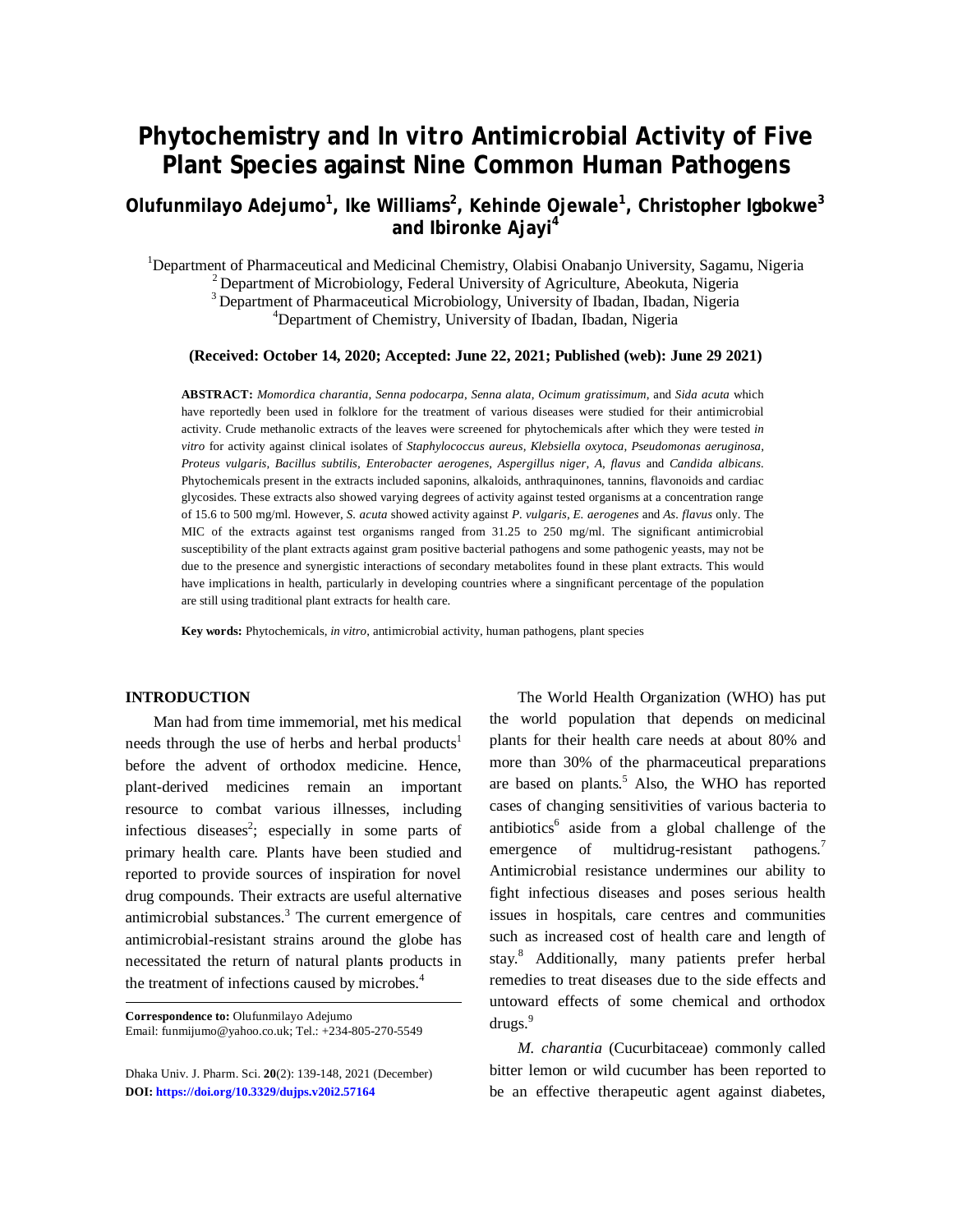menstrual troubles, syphilis, rheumatism, boils and ulcers<sup>10</sup>. Anticancer, anti-oxidant, anthelmintic, antimalarial, antiviral and antimicrobial properties of the plant are also found in literature/  $2,11-14$  Protein MAP-30, alpha-momorcharin and beta-momorcharin with anti-HIV activity<sup>15</sup> and a steroid, charantin, with proven antidiabetic activity<sup>16</sup> are some compounds that have been isolated from *M. charantia*.

*S. podocarpa* (Ceasalpiniaceae) is a laxative, having anti-gonorrhoeal, and purgative properties. Additionally, it has been used as guinea-worm and sore-healing remedy among the Igbos of South-East Nigeria. <sup>17</sup> *S. alata,* of the same family, has been used as an anti-fungicidal agent in the treatment of skin disorders caused by dermatocytes. 18 Similarly, *O. gratissimum* (Labiatae) leaf, has been found useful in the treatment of diarrhoea, headache and bronchitis while *S. acuta* (Malvaceae) leaf was reported in the treatment of catarrh, dysentery, nephritis and convulsion. 19

It has been reported in the literature that medicinal plant species have great antimicrobial and antifungal activities on common pathogens.<sup>20,21</sup> The crude methanol extract of *Allium ascolonicum* has been reported to show significant activity against nosocomial pathogens such as *S. aureus, P. aeruginosa,* and *C. albicans,* some of which was used in this study. <sup>22</sup> *K. oxytoca,* an opportunistic pathogen that has been implicated in septic shock in humans has also been reported to show susceptibility to crude extract of *Allium ascolonicum*. 22,23

*B. subtilis* plays a primary role in the development of the gut-associated lymphoid tissue (GALT) and the pre-immune antibody repertoire in the rabbit.<sup>24</sup> Though not generally considered pathogenic, *B. subtilis* can be leveraged to reach the very pathogenic members of the genus Bacillus such as *B. anthracis*, since they share genomic similarities.

*Enterobacter cloacae* and *E. aerogenes* are often implicated in *bacteraemia* cases. <sup>25</sup> *Aspergillus flavus* is second to *A. fumigatus* as the cause of human invasive Aspergillosis and additionally the major species of *Aspergillus* that infect insects. 26-28

*A. niger* is one of the most common causes of Otomycosis, which can cause pain, temporary hearing loss, and in severe cases, damage to the ear canal and tympanic membrane.<sup>29</sup> Previous evaluation of the antimicrobial properties of the ethanolic extracts of some medicinal plant seeds from South-West Nigeria has been reported $30$  but the literature on the phytochemicals of the five plant species in our study and antimicrobial activity is scanty. This study is therefore designed to screen the extracts of five plants species for phytochemical constituents and then evaluate their activities against common human pathogens (six bacterial and three fungal) providing a scientific basis for some of their folkloric uses. This is geared towards advancing our studies to bring into the limelight some lesser-known medicinal plant species that have folkloric uses $^{30,31}$  to discover if these plants could serve as potential sources of new antimicrobial agents.

#### **MATERIALS AND METHODS**

**Plant collection and processing.** Five plants belonging to different families (Table 2) were selected based on their traditional usage for the treatment of infectious diseases. The plant species were collected from various parts of Ogun State, South-West, Nigeria. They were identified and authenticated by Mr Adeyemo at the herbarium in Forest Research Institute of Nigeria (FRIN), Ibadan, Nigeria. Voucher specimens were deposited for reference purposes, with the voucher numbers FHI. 111052, FHI. 111053, FHI. 111054, 111770 and 111805 for *Momordica charantia* (Cucurbitaceae), *Ocimum gratissimum* (Labiatae), *Sida acuta* (Malvaceae), *Senna alata* (Ceasalpiniaceae) and *Senna podocarpa* (Ceasalpiniaceae), respectively.

The plant materials were processed by airdrying, and pulverization before Soxhlet extraction, allowing for a combination of percolation and immersion techniques. Various yields of extracts were obtained from the plants-materials using methanol as solvent. The extracts were filtered and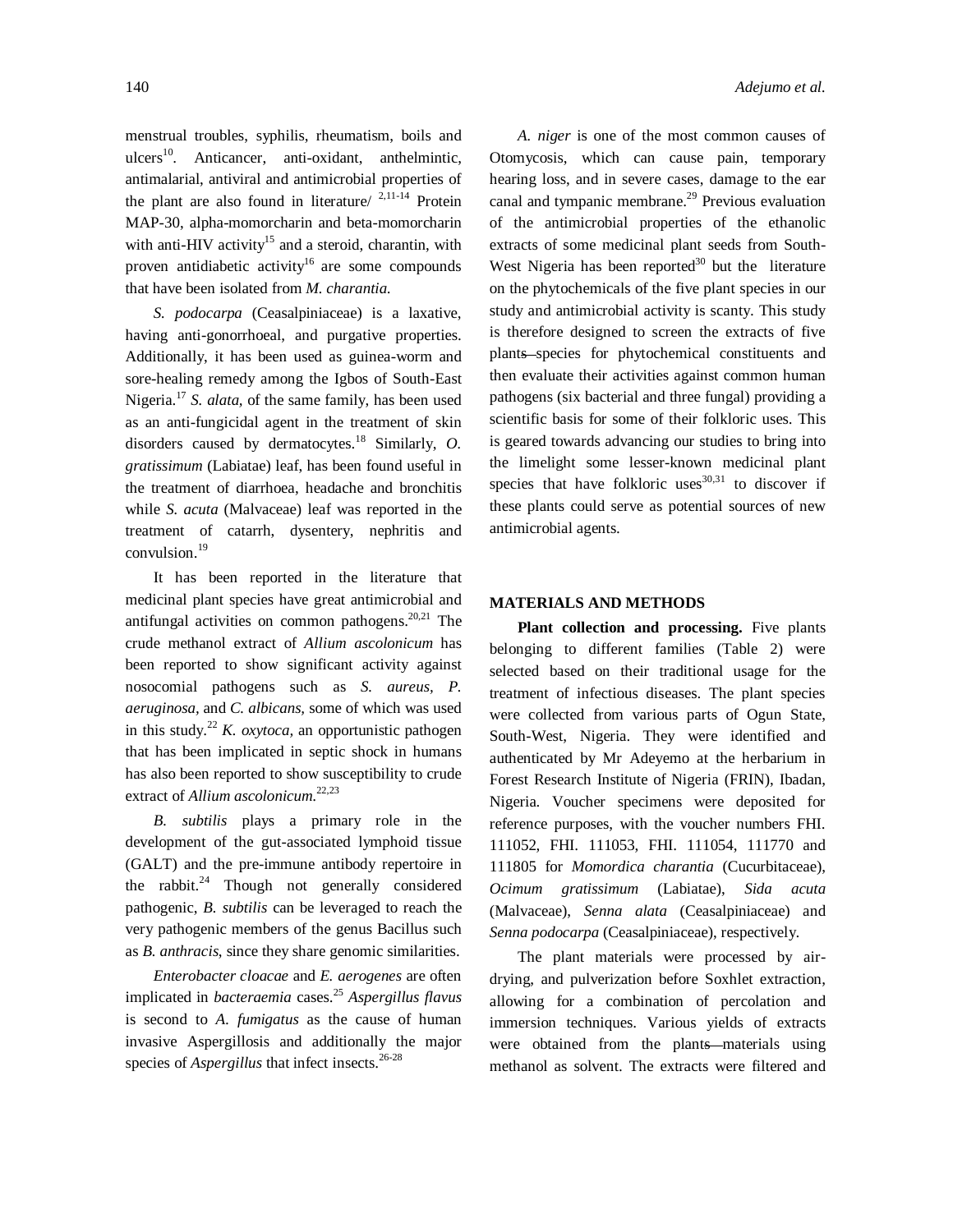concentrated *in vitro,* using a rotary evaporator at  $4^{\circ}$ C.

**Microorganisms.** Clinical isolates of six common human pathogenic bacteria and three fungi species were included in this study namely *Pseudomonas aeruginosa, Bacillus subtilis, Staphylococcus aureus, Klebsiella oxytoca, Proteus vulgaris, Enterobacter aerogenes, Aspergillus niger, A. flavus* and *Candida albicans* (Table 1). These clinical isolates were identified using standard microbiological and biochemical procedures.

**Screening for phytochemicals.** Qualitative analysis of the methanolic extracts of the plants for phytochemicals such as alkaloids, saponins, tannins, flavonoids, anthraquinone and cardiac glycosides was carried out in accordance with Trease and Evans<sup>32</sup> and Harborne<sup>33</sup> with little modification.

**Susceptibility testing.** The agar diffusion method was used for the antimicrobial susceptibility testing of the plant extracts<sup>34</sup>. Only 0.2 ml of one in hundred dilutions of a fresh overnight culture of the respective test organisms were seeded into 20 ml of molten Mueller-Hinton agar at  $45^{\circ}$ C for bacterial species and Saboraud dextrose agar (SDA), for fungal species. These were properly blended while still molten in a universal bottle and poured aseptically into Petri dishes. The plates were allowed to set before using a sterile 6 mm diameter cork borer to bore equidistant wells on the dry agar plates. Various concentrations, ranging between 7.8 to 500 mg/ml of the extracts, were introduced into their respective wells as labelled. For positive control, ciprofloxacin and clotrimazole were placed in their

|  |  |  |  |  |  | Table 1. Clinical sources of isolates and diagnosis. |
|--|--|--|--|--|--|------------------------------------------------------|
|--|--|--|--|--|--|------------------------------------------------------|

respective wells. The plates were allowed to stand on the bench for 1 hour to allow for the extracts to diffuse into the agar, before incubation at  $37^{\circ}$ C for 24 hours for bacterial species and  $25^{\circ}$ C for 48 hours for fungal species. After incubation, the zones of inhibition were measured with a transparent metre rule.

**Determination of minimum inhibitory concentration (MIC).** MIC of the extracts was determined by a previous method. <sup>35</sup> An aliquot of 1 ml of different concentrations of each extract (500, 250, 125, 62.5, 31.2, 15.6 and 7.8 mg/ml) was added to 19 ml of molten Mueller-Hinton agar. The mixture was properly homogenized before pouring into sterile Petri-dishes. The Petri-dishes were then allowed to set and dried before streaking with an overnight culture of the test organisms. The Petri-dishes were incubated for 24 to 48 hours at 37  $^{\circ}$ C and 25  $^{\circ}$ C for bacterial and fungal species, respectively. All the tests were performed in duplicates.

#### **RESULTS AND DISCUSSION**

**Extraction yield of plants and organisms.** Five plants from various sources (Table 1) belonged to different families were selected based on their traditional usage for the treatment of infectious diseases. Each of the plants was extracted with methanol and gave a percentage yield of 24.6, 45.5, 35.6, 43.7 and 33.0 % w/v for *M. charantia, S. podocarpa, S. alata, S. acuta and O. Gratissimum*, respectively. The five plants were investigated against

| Isolates               | Clinical source   | Diagnosis           |
|------------------------|-------------------|---------------------|
| Pseudomonas aeruginosa | <b>Biopsy</b>     | <b>Folliculitis</b> |
| Bacillus subtilis      | Wound             | Allergy             |
| Staphylococcus aureus  | Wound             | <b>Cellulitis</b>   |
| Klebsiella oxytoca     | Urine             | Urethritis          |
| Proteus vulgaris       | Stool             | Diarrhoea           |
| Enterobacter aerogenes | Urine             | Urethritis          |
| Aspergillus niger      | Ear discharge     | Otomycosis          |
| Aspergillus flavus     | Sputum            | Pulmonary fibrosis  |
| Candida albicans       | Vaginal discharge | Candidiasis         |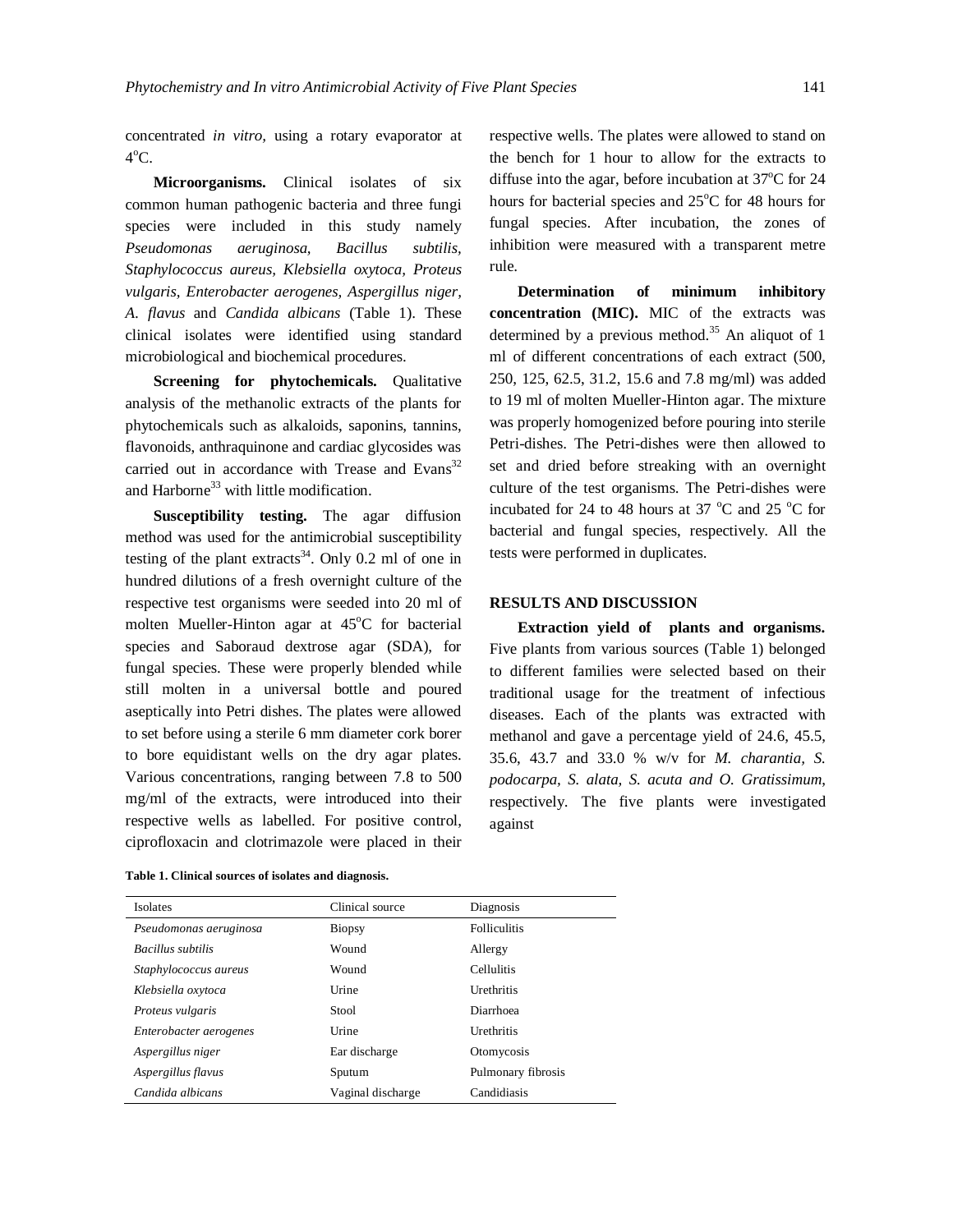nine clinical isolates, including two Gram-positive bacteria (*Bacillus subtilis* and *Staphylococcus aureus*), four Gram-negative bacteria (*Pseudomonas aeruginosa*, *Klebsiella oxytoca*, *Proteus vulgaris*, and *Enterobacter aerogenes*), and three fungi species (*Aspergillus niger*, *A. flavus, Candida albicans*)*.* All

**Table 2. Screening for phytochemicals in the plant extracts.**

the isolates were identified using standard microbiological and biochemical procedures.

**Phytochemical screening.** Screening for phytochemicals in the plant extracts revealed the presence of bioactive constituents such as saponins, tannins (polyphenols) and flavonoids in *S. alata* and *S. podocarpa* extracts as shown in Table 2.

| S/N | Secondary metabolites   | Momordica charantia      | Senna podocarpa | Senna alata              | Sida acuta | Ocimum gratissimum |
|-----|-------------------------|--------------------------|-----------------|--------------------------|------------|--------------------|
|     | Alkaloids               | $+$                      |                 | -                        |            | $^+$               |
|     | Anthraquinone           | $\overline{\phantom{a}}$ |                 | $^{+}$                   |            |                    |
| 3.  | Saponins                | ۰                        | $^+$            | $^{+}$                   | $^{+}$     | $^+$               |
| 4.  | Tannins                 | $\overline{\phantom{a}}$ | $^+$            | $^{+}$                   |            |                    |
| כ.  | Cardiac Glycosides      |                          |                 |                          | $^{+}$     |                    |
| 6.  | Cyanogenetic glycosides |                          |                 | $\overline{\phantom{0}}$ |            |                    |
|     | Flavonoids              | ۰                        | $^+$            | $^{+}$                   |            | -                  |
|     |                         |                          |                 |                          |            |                    |

Note:  $+$  = Present:  $-$  = Absent

**Antibacterial and antifungal activities of five plant species.** The extracts of *M. charantia*, *S. alata*, and *O. gratissimum* exhibited a broad antibacterial and antifungal spectrum against the bacterial and fungal species tested. Extracts of *S. podocarpa*, and *O. gratissimum* only displayed antibacterial activity against *P. aeruginosa* with an MIC value of 31.25 mg/ml each but that of *M. charantia* was active against *P. aeruginosa* and also *B. subtilis, S. aureus*  and *K. oxytoca* with a MIC values of 31.25, 15.625, 62.5 and 125 mg/ml, respectively. This made *B. subtilis* the most susceptible, while organisms such as *P. vulgaris* and *E. aerogenes* were resistant to the tested plant extracts. However, there was slight activity against the fungal species.

Tannins are generally defined as naturally occurring polyphenolic compounds, which have been implicated in playing an important role in tissue protection for plants<sup>36</sup>. They are known antioxidants that reduce oxidative damage to cells due to their strong free radicals quenching property $37$  aside from providing protection from a number of immune/autoimmune, cardiovascular and other diseases. <sup>38</sup> In addition, *S. alata* extract also contained anthraquinones; a chemical group that has been implicated as a purgative and laxative. This result tends to correlate with the local usage of *S. alata* plant species in the treatment of gastrointestinal disorders. *Senna alata* belongs to the family Fabaceae, which have shown anti-tumors, laxative, emetic, astringent, antipyretic and antioxidant properties. 39

*S. alata* is distributed in many South American countries such as northern Brazil, Colombia, Venezuela, and the Guyanas. The antimicrobial activity of the plants has been linked with the presence of some chemical components such as tannins, saponins, phenols, alkaloids, steroids, flavonoids and carbohydrates.<sup>40</sup> Chrysophanic acid, which is reported to have activity against skin pathogens have been identified in the leaf of this plant; hence its use in the treatment of skin infections<sup>41</sup>. The secondary metabolites that were discovered in *S. acuta* is saponins and cardiac glycosides while *O. gratissimum* contained alkaloids and saponins but alkaloids were the only bioactive constituent that was present in *M. charantia*. These phytochemicals possibly account for the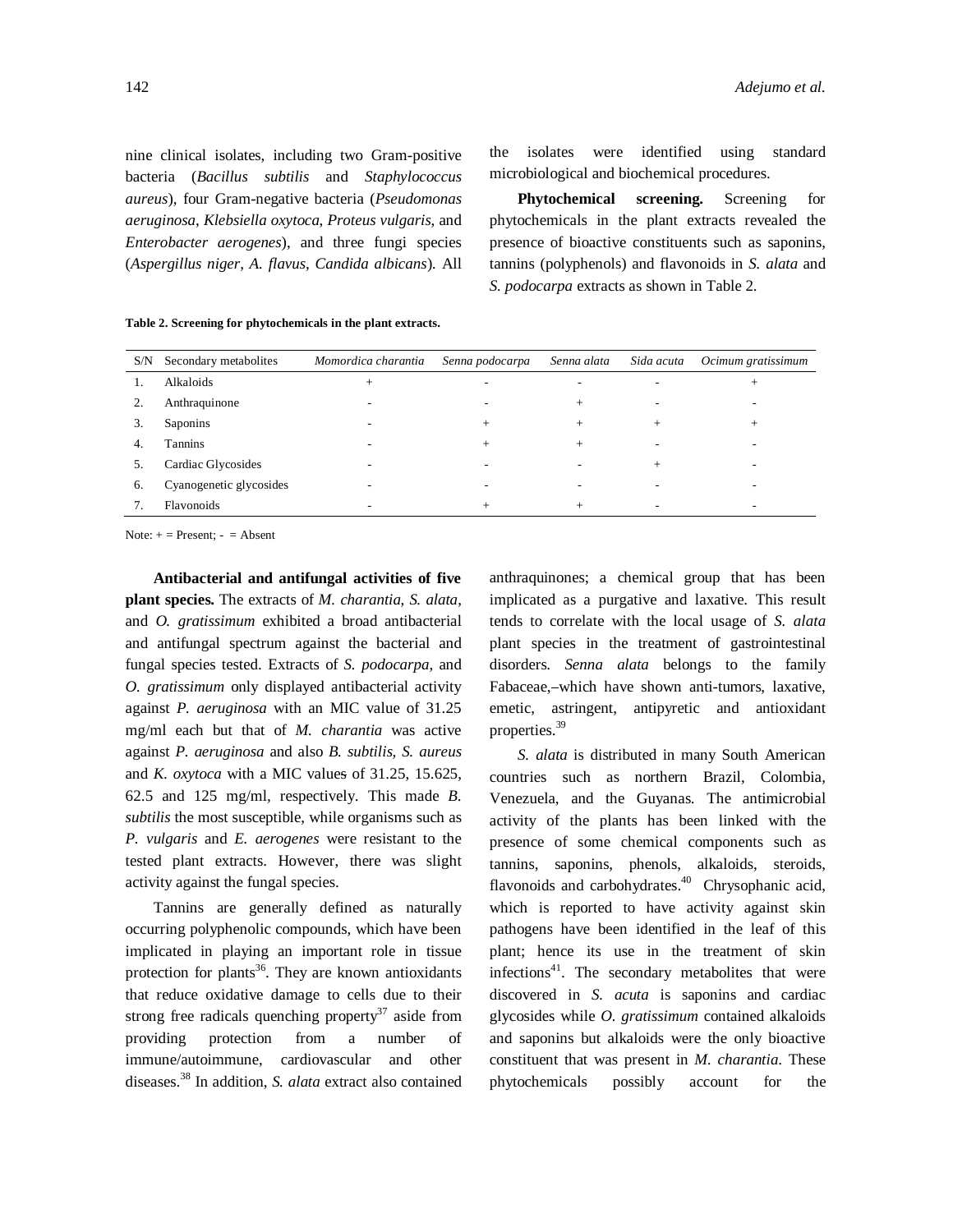antimicrobial activity of the plants against some of the tested pathogens.

Our observations are slightly different from those of Costa *et al.*<sup>42</sup> where phytochemical analysis of the fresh and dried leaves extracts of *M. charantia*  showed the presence of flavonoids, alkaloids and tannins that were reported to demonstrate antimicrobial action. Extracts in their study showed significant antimicrobial activity against all bacterial strains tested, especially *Escherichia coli* and *Bacillus cereus* <sup>42</sup>. Omoregbe *et al.*<sup>43</sup> had also reported the antimicrobial activity of aqueous, ethanolic and methanolic extracts of *M. charantia* leaves against *E. coli, Salmonella paratyphi, Shigella dysenterae, Streptomyces griseus* and *Mycobacterium tuberculosis*; organisms different from those used in this study. The activity of *M. charantia* may be due to the presence of alkaloids. Its broad-spectrum antimicrobial activity justifies its use in the treatment of a good number of infections as well as a laxative, and appetite stimulant. It is also used in the treatment of gastrointestinal infections and to lower blood sugar in diabetics. Additionally, it has been found to be effective in the treatment of certain types of cancer and viral infections. 44

*M. charantia*, *S. alata*, *O. gratissimum* and *S. acuta* were the only plant extracts that exhibited activity against fungal species with varied degree of MIC values while *S. podocarpa* extract showed activity against bacterial strains only with MIC values of 31.25 mg/ml for *P. aeruginosa* and 500 mg/ml for *S. aureus*. The alkaloids, saponins, tannins (polyphenols) in *S. podocarpa* are suspected to be responsible for the antimicrobial activity of the plant. <sup>45</sup> Phenolic compounds exist naturally in plants and vegetables and have the ability to scavenge free radicals directly by donating a hydrogen atom and chelate metal ions or indirectly by upregulating antioxidant enzymes through their effects on the pathways of cell-signalling and gene expression. 46-48

Pharmacologically, this mechanism might also support the antimicrobial activity of this class of compounds since polyphenols also possess antimicrobial activity. <sup>49</sup> They are known to form heavy soluble complexes with protein. Polyphenols react with the protein moiety of the enzyme and cause inhibition of cAMP-dependent protein kinase activity. These substances also attack the bacterial cell wall, binding to it by adhesion and consequently disrupting the availability of receptors on the cell surface. This plausibly explains the observed broadspectrum activity of this plant extract against the tested organisms. The stereoelectronic effect of the phenyl group is a major contributing factor for antimicrobial activity. 50

Our observations are in agreement with some previous studies which reported that various plant extracts such as that of *Sideritis ozturk* and *S. caesarea* possesses significant antimicrobial activity<sup>51</sup> , while good activity against *S. aureus* was shown for hexane extract of *S*. scardica<sup>52</sup> With the exception of *S. acuta,* all the plant extracts tested demonstrated impressive anti-bacterial efficacies against Gram-positive strains with MIC values  $\leq$ 250mg/ml. In particular, the extract of *M. charantia* against *B. subtilis* showed potent antibacterial activity with a MIC value of 15.625 mg/ml. Similarly, high activity was recorded for the extract of *S. alata* against *S. aureus* with the same MIC value of 15.625 mg/ml. However, it is worthy of note that *S. alata* showed the strongest antifungal activity against fungi species tested with a MIC value of 7.8125 mg/ml. *Senna alata* belongs to the family, Fabaceae. Many species of Senna have shown anti-tumor, laxative, emetic, astringent, antipyretic and antioxidant properties. 39

The antimicrobial activity of the plant has been linked with the presence of some chemical components such as tannins, saponins, phenols, alkaloids, steroids, flavonoids and carbohydrates.<sup>40</sup> On the other hand, ciprofloxacin and clotrimazole used as positive control showed preferential activity; whereas ciprofloxacin demonstrated activity against bacteria strains, clotrimazole showed activity against fungi species.

In contrast, the antibacterial activity against Gram-negative bacteria strains were exhibited only by some of the extracts. Results obtained in this study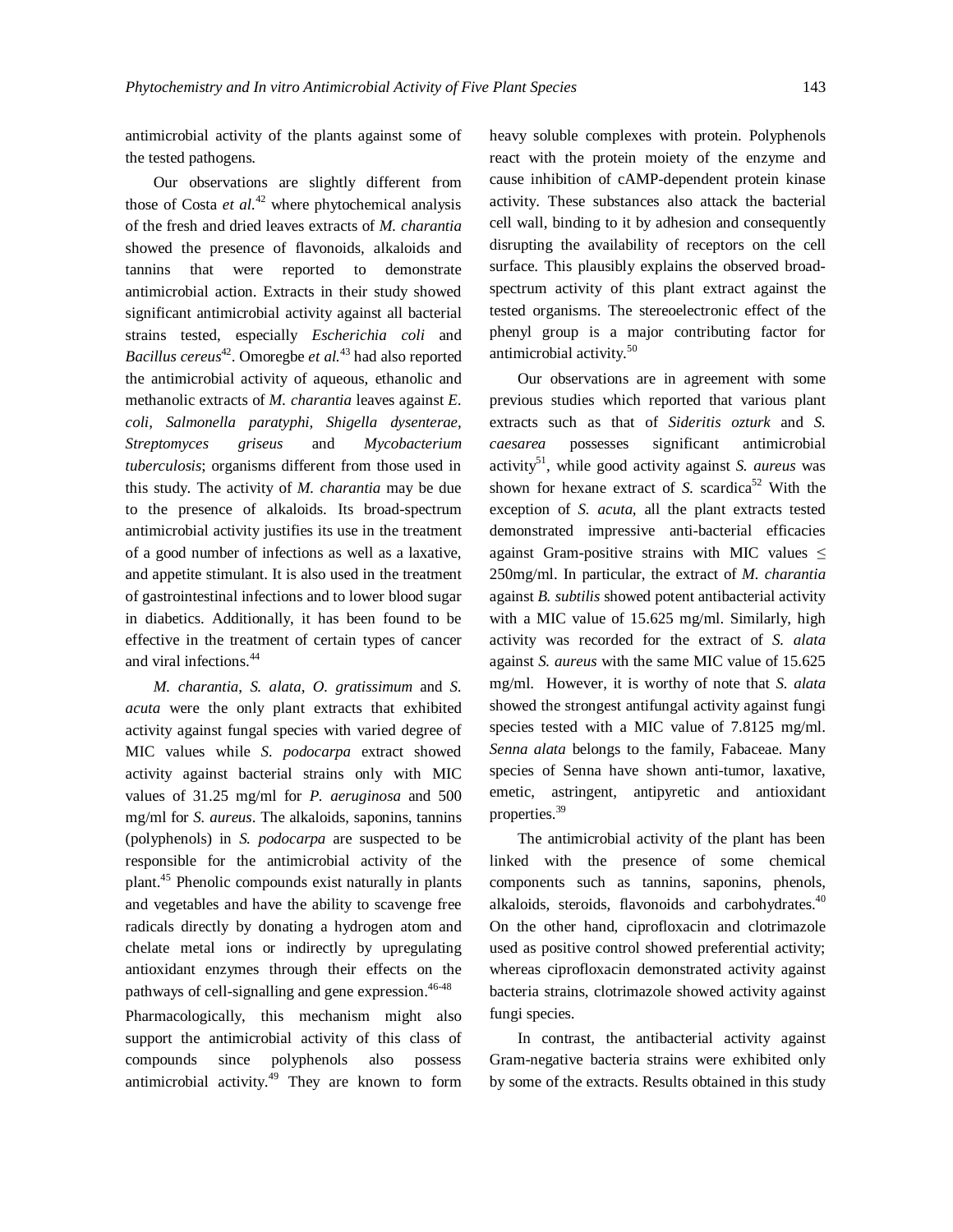showed that the Gram-negative strains were more resistant to the plant extracts than the Gram-positive strains. For instance, strains such as *P. vulgaris* and *E. aerogenes* were resistant to *M. charantia* extract at a MIC of 500 mg/ml. Similarly, high resistance was

recorded also for *P. aeruginosa* against *S. alata* and *S. acuta* extracts at MIC of 500 mg/ml. On the contrary, *S. acuta* extract showed activity against *P. vulgaris* and *E. aerogenes* at MIC of 15.625 and 125 mg/ml, respectively.

**Table 3. Results of the antimicrobial screening of methanol extracts of plant species.**

|               |         |                          | Diameter zone of inhibition $(in mm) + SEM$ |                          |                          |                          |                          |                          |                          |                |
|---------------|---------|--------------------------|---------------------------------------------|--------------------------|--------------------------|--------------------------|--------------------------|--------------------------|--------------------------|----------------|
| Extracts      | Conc.   | Р.                       | <b>B.</b> subtilis                          | S. aureus                | K. oxytoca               | Р.                       | E.                       | C.                       | A. niger                 | A. flavus      |
|               | (mg/ml) | aeruginosa               |                                             |                          |                          | vulgaris                 | aerogenes                | albicans                 |                          |                |
| M. charantia  | 500     | $16.5 + 0.2$             | $18.2 + 0.0$                                | $17.1 + 0.5$             | $19.2 + 0.2$             |                          | $\overline{\phantom{a}}$ | $18.0 + 0.5$             | $25.0 + 0.4$             |                |
|               | 250     | $13.2 + 0.0$             | $18.0+0.2$                                  | $16.0+0.2$               | $17.1 + 0.2$             |                          | $\overline{\phantom{m}}$ | $15.0+0.2$               | $22.0+0.2$               |                |
|               | 125     | $12.3 + 0.1$             | $16.7 + 0.0$                                | $15.2 + 0.0$             | $16.4 + 0.4$             |                          |                          | $10.0 + 0.0$             | $19.0 + 0.2$             |                |
|               | 62.5    | $10.4 + 0.1$             | $14.1 + 0.4$                                | $10.7 + 0.2$             | $\overline{a}$           |                          |                          | $\overline{\phantom{a}}$ | $10.0+0.2$               | L,             |
|               | 31.25   | $10.0+0.2$               | $13.6 + 0.0$                                |                          |                          |                          |                          |                          |                          |                |
|               | 15.625  | $\overline{\phantom{0}}$ | $12.4 + 0.0$                                | $\overline{a}$           |                          |                          |                          |                          |                          |                |
|               | 7.8125  | $\overline{\phantom{a}}$ | $\blacksquare$                              |                          |                          |                          |                          |                          |                          |                |
| S. podocarpa  | 500     | $21.5 + 0.4$             | $22.5 + 0.2$                                | $30.02 + 0.4$            |                          | $12.0 + 0.2$             | $15.6 + 0.2$             |                          |                          |                |
|               | 250     | $12.0+0.2$               | $18.5 + 0.3$                                | $26.5 + 0.2$             | $\overline{a}$           | $10.0 + 0.0$             | $14.2 + 0.0$             |                          |                          |                |
|               | 125     | $11.0+0.0$               | $17.0 + 0.2$                                | $21.0+0.2$               |                          | ÷,                       | $12.0+0.0$               |                          |                          |                |
|               | 62.5    | $10.0+0.0$               | $11.0 + 0.2$                                | $18.5 + 0.2$             |                          |                          | $10.2 + 0.0$             |                          |                          |                |
|               | 31.25   | $10.0+0.0$               | $\sim$                                      | $15.0+0.0$               |                          |                          |                          |                          |                          |                |
|               | 15.625  | $\overline{\phantom{a}}$ | ÷,                                          | $\overline{\phantom{a}}$ |                          |                          |                          |                          |                          |                |
|               | 7.8125  | $\overline{a}$           | ÷,                                          | $\overline{a}$           |                          | ÷.                       |                          |                          |                          |                |
| S. alata      | 500     | $\overline{\phantom{0}}$ | $17.9 + 0.0$                                | $16.3 + 0.0$             |                          | $16.4 + 0.2$             | $14.8 + 0.0$             | $40.0 + 0.2$             | $74.0 + 0.0$             | $69.0 + 0.2$   |
|               | 250     |                          | $17.0+0.0$                                  | $15.7 + 0.0$             |                          | $15.9 + 0.4$             | $14.2 + 0.0$             | 30.0 <u>+</u> 0.4        | $50.0 + 0.0$             | $60.0+0.2$     |
|               | 125     | $\overline{a}$           | $16.5 + 0.0$                                | $15.2 + 0.0$             | $\overline{a}$           | $14.1 + 0.2$             | $13.0+0.0$               | 26.0+0.2                 | $40.0 + 0.2$             | $44.0 + 0.4$   |
|               | 62.5    | $\overline{a}$           | $15.8 + 0.0$                                | $14.8 + 0.0$             | ÷                        | $12.0 + 0.0$             | $12.8 + 0.0$             | $20.0+0.2$               | $38.0 + 0.2$             | $40.0+0.2$     |
|               | 31.25   | $\overline{a}$           | $15.0 + 0.0$                                | $14.2 + 0.0$             | $\overline{a}$           | $11.8 + 0.0$             | $\overline{\phantom{a}}$ | $18.0 + 0.4$             | $36.0 + 0.0$             | $30.0 + 0.0$   |
|               | 15.625  |                          | $\blacksquare$                              | $13.0+0.0$               |                          | $\overline{\phantom{a}}$ | L.                       | $15.0+0.2$               | $30.0 + 0.0$             | $28.0+0.2$     |
|               | 7.8125  |                          | $\overline{\phantom{a}}$                    |                          |                          | ÷,                       | $\overline{a}$           | $14.0+0.2$               | $28.0 + 0.0$             | $20.0+0.2$     |
| 0.            | 500     | $15.8 + 0.0$             | $15.5 + 0.0$                                | $10.6 + 0.0$             | $14.2 + 0.0$             |                          |                          | $35.0 + 0.0$             | $\frac{1}{2}$            | $38.0 + 0.2$   |
| gratissimum   | 250     | $15.6 + 0.0$             | $14.9 + 0.0$                                | $10.0 + 0.0$             | $12.8 + 0.0$             |                          | ÷,                       | $30.0 + 0.0$             | $\overline{\phantom{a}}$ | $28.0 + 0.0$   |
|               | 125     | $15.0+0.0$               | $14.2 + 0.0$                                | $\overline{a}$           | $12.6 + 0.0$             |                          |                          | $25.0 + 0.0$             | $\overline{\phantom{a}}$ | $26.0 + 0.0$   |
|               | 62.5    | $14.9 + 0.0$             | $12.7+0.0$                                  | $\overline{\phantom{a}}$ | $12.0 + 0.0$             |                          | L,                       | $22.0 + 0.0$             | $\overline{\phantom{a}}$ | $20.0 + 0.0$   |
|               | 31.25   | $14.0 + 0.0$             |                                             |                          |                          |                          |                          | $18.0 + 0.0$             | $\overline{\phantom{a}}$ | $15.0+0.0$     |
|               | 15.625  | $\overline{a}$           |                                             | L,                       |                          |                          | $\overline{a}$           | $12.0+0.0$               | $\overline{\phantom{a}}$ | $12.0 + 0.0$   |
|               | 7.8125  |                          |                                             |                          |                          |                          |                          |                          | $\overline{a}$           |                |
| S. acuta      | 500     |                          | ÷                                           |                          | $\overline{a}$           | $17.6 \pm 0.2$           | $15.9 + 0.50$            |                          | $\overline{a}$           | $18.1 \pm 0.2$ |
|               | 250     |                          |                                             |                          |                          | $17.2 \pm 0.00$          | $15.4 \pm 0.20$          |                          | $\overline{a}$           | $15.1 \pm 0.5$ |
|               | 125     |                          |                                             |                          | $\overline{\phantom{m}}$ | $16.8 \pm 0.3$           | $15.0 \pm 0.00$          |                          | $\overline{\phantom{a}}$ | $10.0 \pm 0.2$ |
|               | 62.5    |                          |                                             |                          |                          | $15.0 \pm 0.2$           |                          |                          |                          | $\overline{a}$ |
|               | 31.25   |                          |                                             |                          | $\overline{a}$           | $14.0 \pm 0.0$           |                          |                          |                          |                |
|               | 15.625  |                          |                                             |                          | $\overline{a}$           | $12.0 \pm 0.0$           |                          |                          |                          |                |
|               | 7.8125  |                          |                                             |                          |                          | $\overline{\phantom{a}}$ |                          |                          |                          |                |
| Ciprofloxacin | 50      | $22.0 \pm 0.0$           | $19.0 \pm 0.0$                              | $23.0 \pm 0.2$           | $20.0 \pm 0.0$           | $25.0 \pm 0.0$           | $20.0 \pm 0.0$           |                          |                          |                |
| (USP)         | 25      | $21.0 \pm 0.0$           | $15.0 \pm 0.0$                              | $22.0 \pm 0.0$           | $18.0 \pm 0.0$           | $22.0 \pm 0.0$           | $15.0 \pm 0.0$           |                          |                          |                |
|               | 12.5    | $19.0 \pm 0.1$           | $12.0 \pm 0.0$                              | $15.0 \pm 0.0$           | $15.0 \pm 0.0$           | $21.0 \pm 0.0$           | $12.0 \pm 0.0$           |                          |                          |                |
|               | 6.25    | $16.0 \pm 0.2$           | $\overline{\phantom{a}}$                    | $12.0 \pm 0.0$           | $12.0 \pm 0.0$           | $20.0+0.0$               | $10.0 \pm 0.0$           |                          |                          |                |
|               | 3.125   | $12.0 \pm 0.2$           |                                             | $\overline{a}$           | $\overline{a}$           | $17.0 \pm 0.0$           | $\frac{1}{2}$            |                          |                          |                |
|               | 1.5625  |                          |                                             |                          |                          | $12.0 \pm 0.0$           |                          |                          |                          |                |
| Clotrimazole  | 50      |                          |                                             |                          |                          |                          |                          | $26.0 \pm 0.0$           | $22.0 \pm 0.0$           | $24.0 \pm 0.0$ |
| (BP)          | 25      |                          |                                             |                          |                          |                          |                          | $20.0 \pm 0.0$           | $18.0{\pm}0.0$           | $20.0 + 0.0$   |
|               | 12.5    |                          |                                             |                          |                          |                          |                          | $18.0 \pm 0.0$           | $12.0 \pm 0.0$           | $18.0 \pm 0.0$ |
|               | 6.25    |                          |                                             |                          |                          |                          |                          | $16.0 \pm 0.0$           | $\overline{a}$           | $17.0 \pm 0.0$ |
|               | 3.125   |                          |                                             |                          |                          |                          |                          | $14.0 \pm 0.0$           | $\overline{\phantom{a}}$ | $10.0 \pm 0.0$ |
|               | 1.5625  |                          |                                             |                          |                          |                          |                          | $10.0 \pm 0.0$           |                          | $\overline{a}$ |

Diameter of cork borer = 6mm ; Results are average of duplicate experiments.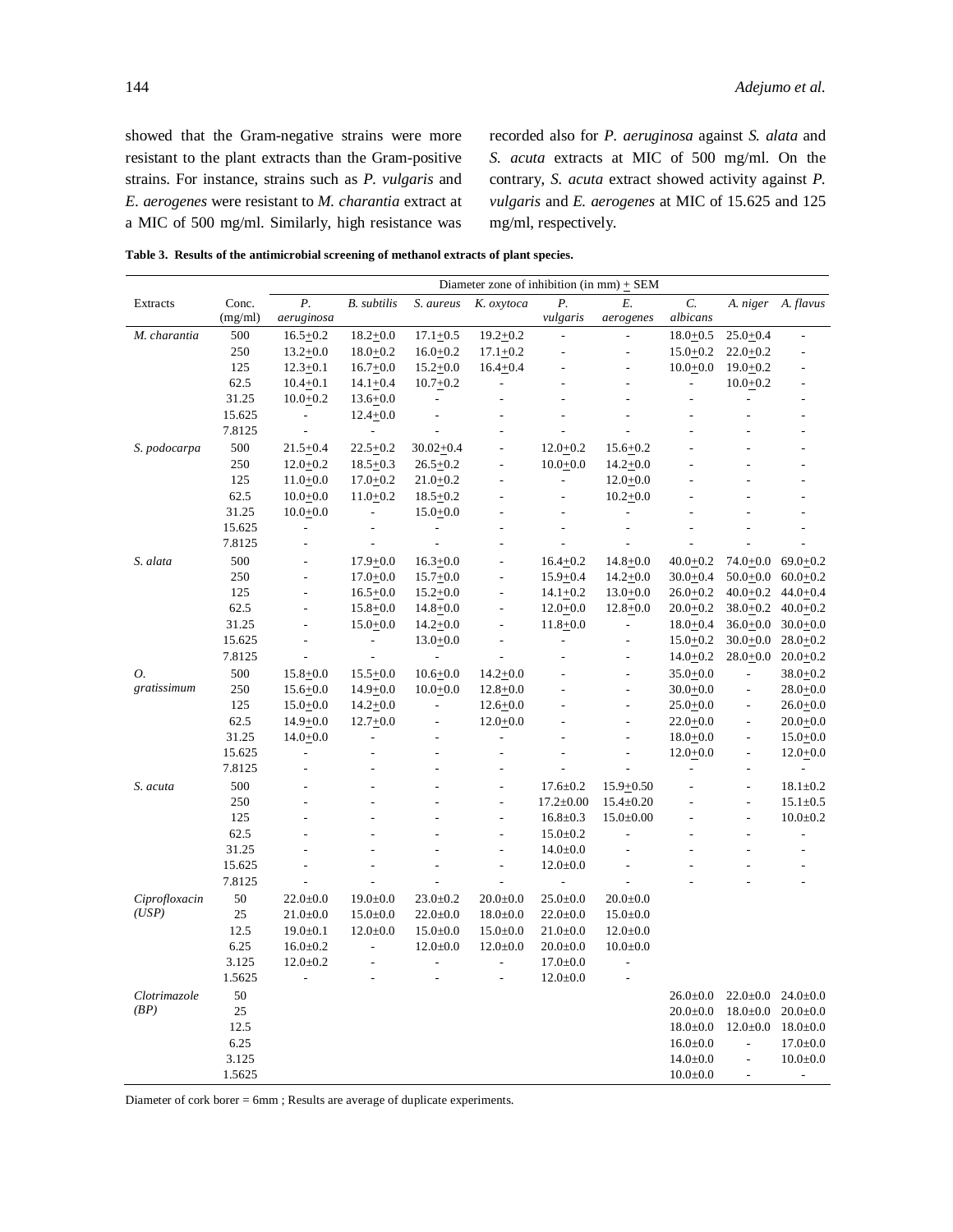|                | MIC values in mg/ml of the organisms |       |        |        |                                              |              |             |     |                    |
|----------------|--------------------------------------|-------|--------|--------|----------------------------------------------|--------------|-------------|-----|--------------------|
| Extracts       | P. aeruginosa                        |       |        |        | B. subtilis S. aureus K. oxytoca P. vulgaris | E. aerogenes | C. albicans |     | A. niger A. flavus |
| M. charantia   | 31.25                                | 15.63 | 62.50  | 125.00 | NA                                           | NA           | ND          | ND  | ND                 |
| S. podocarpa   | 31.25                                | 62.50 | 31.25  | NA     | 250.00                                       | 31.25        | ND          | ND  | ND.                |
| S. alata       | NA                                   | 31.25 | 15.63  | NA     | 31.25                                        | 62.5         | ND          | ND. | ND.                |
| O. gratissimum | 31.25                                | 62.50 | 250.00 | 31.25  | NA                                           | NA           | ND          | ND  | ND.                |
| S. acuta       | NA                                   | NA    | NA     | NA     | 15.63                                        | 125.00       | ND          | ND  | ND.                |

**Table 4. Minimum inhibitory concentration (mic) of the plant extracts on test organisms.**

NA=Not Active; ND=Not determined.



Figure 1. Study steps and pictures of five plant species [55] (pictures used with permission)

Previous studies have also demonstrated that medicinal plant species have great antimicrobial and antifungal activities on common pathogens.<sup>20,21</sup> Most reports from previous studies used different methods or bacterial species, which plausibly explain the differences observed in our study when compared with the data found in existing literature. Similarly, such contrasting results where they exist might be largely attributed to the different locations where the plants were collected from and the solvent used in the extraction. However, this study has shown that plant derived extracts have antimicrobial effects with the potential to curb current instances of antimicrobial

resistance to orthodox medicines. Consequently, more emphasis should be placed on further investigation of these plants to derive natural sources of antimicrobials, compounds that could potentially replace or augment synthetic antimicrobial agents.<sup>53,54</sup> Graphical figure 1 shows the stepwise organogram of the study.<sup>55</sup>

### **CONCLUSION**

The findings from this research support the use of these plant species in folk medicine. These are confirmed by the in-vivo antimicrobial studies on the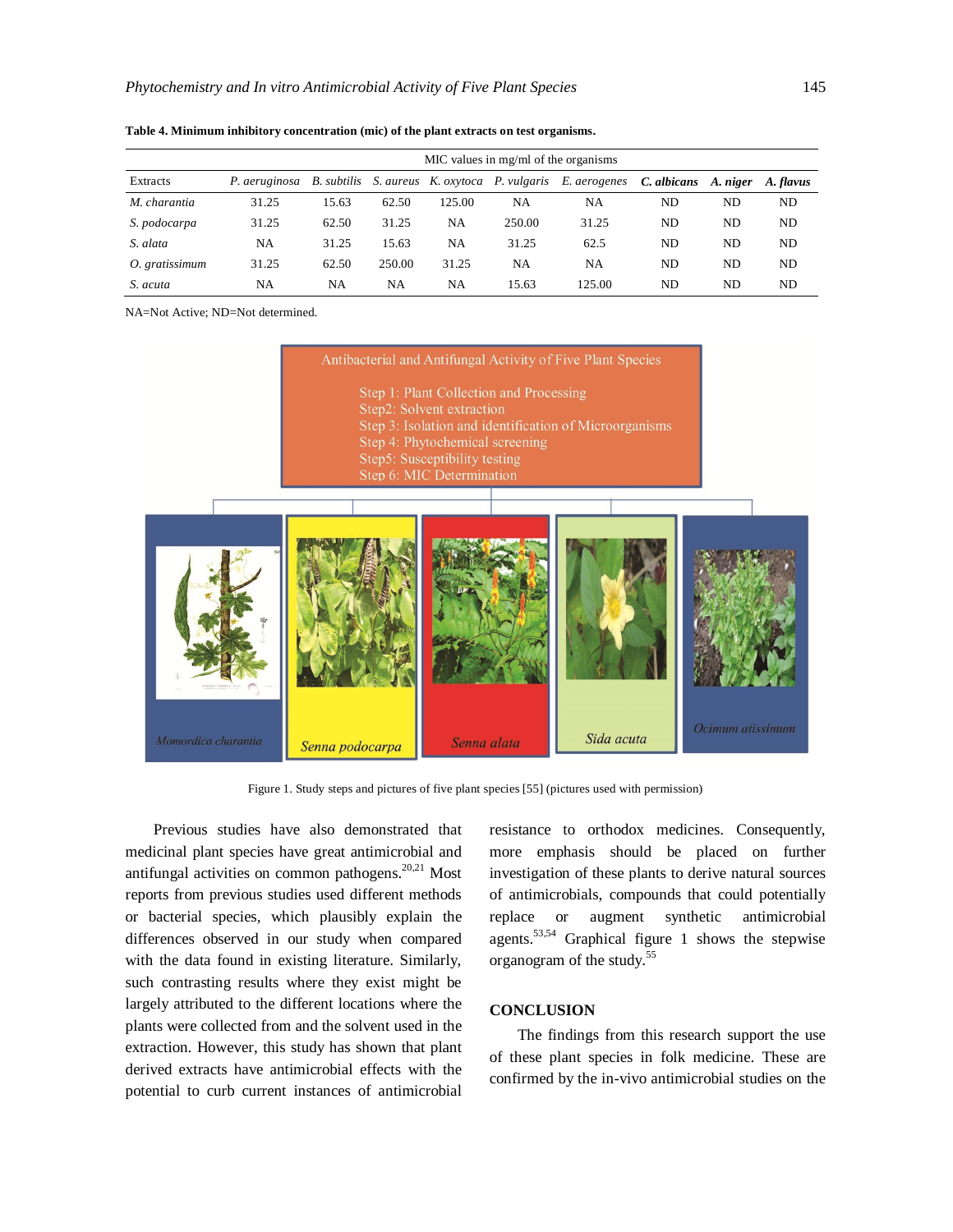plant extracts corroborating their usage as part of the treatment for infectious diseases caused by these pathogens. Further research needs to be carried out to isolate and purify the biologically active components from these extracts.

#### **ACKNOWLEDGEMENTS**

The authors would like to thank Mr Ndimele, and the administrations of the Departments of Pharmaceutical and Medicinal Chemistry, as well as those of Pharmaceutical Microbiology and Biotechnology of the Olabisi Onabanjo University, Sagamu, Nigeria for laboratory support. Also, we thank the Forest Research Institute of Nigeria (FRIN), Ibadan, Nigeria for authentication of the plant samples.

### **FUNDING**:

The authors received no funding for the study.

#### **CONFLICTS OF INTEREST**

The authors declare no conflict of interest.

#### **References**

- 1. Bibcode, V.R. Sci. 190…..880s 1975. Available online: http//adsabs.harvard.edu/abs/ 1975sci….190….8805 (accessed 10 February, 2018).
- 2. Ozusaglam, M.A.and Karakoca, K. 2013. Antimicrobial and antioxidant activities of *Momordica charantia* from Turkey. *Afr. J. Biotechnol*. **12***,* 1548-1558
- 3. Tadić, V., Oliva, A., Božović, M., Cipolla, A., De Angelis, M., Vullo, V., Garzoli, S. Vand Ragno, R. 2017. Chemical and Antimicrobial Analyses of *Sideritis romana* L. subsp. *purpurea* (Tal. ex Benth.) Heywood, an Endemic of the Western Balkan. *Molecules* **22**, 1395.
- 4. Farombi, E.O. 2003**.** African indigenous plants with chemotherapeutic potentials and biotechnological approach to the production of bioactive prophylactic agents. *Afr. J. Biotechnol.* **2**, 662-671
- 5. Shinwari, M.I. and Khan, M.A. 1998. Indigenous use of medicinal trees and shrubs of Margalla hills national park Islamabad. *Pak. J. For.* **48***,* 63-90.
- 6. World Health Organisation (WHO). WHO Tuberculosis Fact Sheet. **2002**. No. 104. Available online: htpp://[www.who.](http://www.who.) int/inf-fs/en/fact 104.html (accessed 10 February, 2018)
- 7. Roca, I., Akova, M., Baquero, F., Carlet, J., Cavaleri, M.,Coenen, S., Cohen, J.,Findlay, D., Gyssens, I.,Heure, O.E., Kahlmeter, G., Kruse, H., Laxminarayan, R., Liébana, E., López-Cerero, L.,MacGowan, A.,Martins, M., Rodríguez-Baño, J.,Rolain, J-M., Segovia, C., Sigauque, B.,Taconelli, E., Wellington, E. and Vila, J. 2015.The global threat of antimicrobial resistance: science for intervention *New Microbes New Infect.* **6**, 22-29.
- 8. World Health Organization (WHO). Antibiotic Resistance. 2018. available online: <http://www.who.int/news-room/> factsheets/detail/antimicrobial-resistance. (assessed 20 May, 2018),
- 9. Saki, K., Bahmani, M. and Rafieian-Kopaei, M. 2014.The effect of most important medicinal plants on two important psychiatric disorders (anxiety and depression)-a review. *Asian Pac. J. Trop. Med.* **7**(Suppl 1). S34-S42.
- 10. Holetz, F.B., Ueda-Nakamura, T., Filho, B.P.D., Cortez, D.A.G., Morgado-díaz, J.A. and Nakamura, C.V. 2003. Effects of Essential oil of *Ocimum gratissimum* on the Trypanosomatid. *Herpetomonas samuelpessoai*. Acta *Protozoologica*, **42**, 269-276.
- 11. Taylor, L. 2002. Technical report for Bitter lemon (*Momordica charantia*), In: Herbal Secrets of the Rainforest, 2nd ed., Sage Press Inc., Austin Texas USA, pp. 1-103.
- 12. Grover, J.K. and Yadav, S.P. 2004. Pharmacological actions and potential uses of *Momordica charantia*: a review. *J. Ethnopharmacol*. **93**, 123-132.
- 13. Semiz, A. and Sen, A. 2007. Antioxidant and chemoprotective properties of *Momordica charantia* L. (bitter melon) fruit extract. *Afr. J. Biotechnol*. **6***,* 273-277.
- 14. Budrat, P. and Shotipruk, A. 2009. Enhanced recovery of phenolic compounds from bitter melon (*Momordica charantia*) by subcritical water extraction. *Sep. Purif. Technol*. **66***,* 125-129.
- 15. Luetrakul, T. 1998. Isolation and characterization of biologically active 30 kDa proteins from the seed of *Momordica charantia* L. cultivated in Thailand. Pharmacy Thesis, Faculty of Graduate Studies,Mahidol University, Bangkok.
- 16. Chanchai, M. 2003. Analysis of charantin from *Momordica charantia* L. M.Sc. Thesis, Faculty of Graduate Studies, Mahidol University, Bangkok.
- 17. Akinremi, A.A., Omobuwajo, O.R. and Elujoba, A.A. 2000. Pharmacological Standards for Fruits of *Cassia Fistula* and *Cassia podocarpa. Nig. J. Nat. Prod. Med.* **4***,* 23-27.
- 18. Bakare, K.M. 1998. Literature Review on Phytochemical Studies of *Cassia alata* B. Tech. Dissertation (unpublished). Department of Pure and Applied Chemistry, LAUTECH, Ogbomosho, Nigeria.
- 19. Dalziel, J.M. 1937**.** Useful Plant of West Tropical Africa, The Crown Agents for the Colonies, London. pp. 49-188.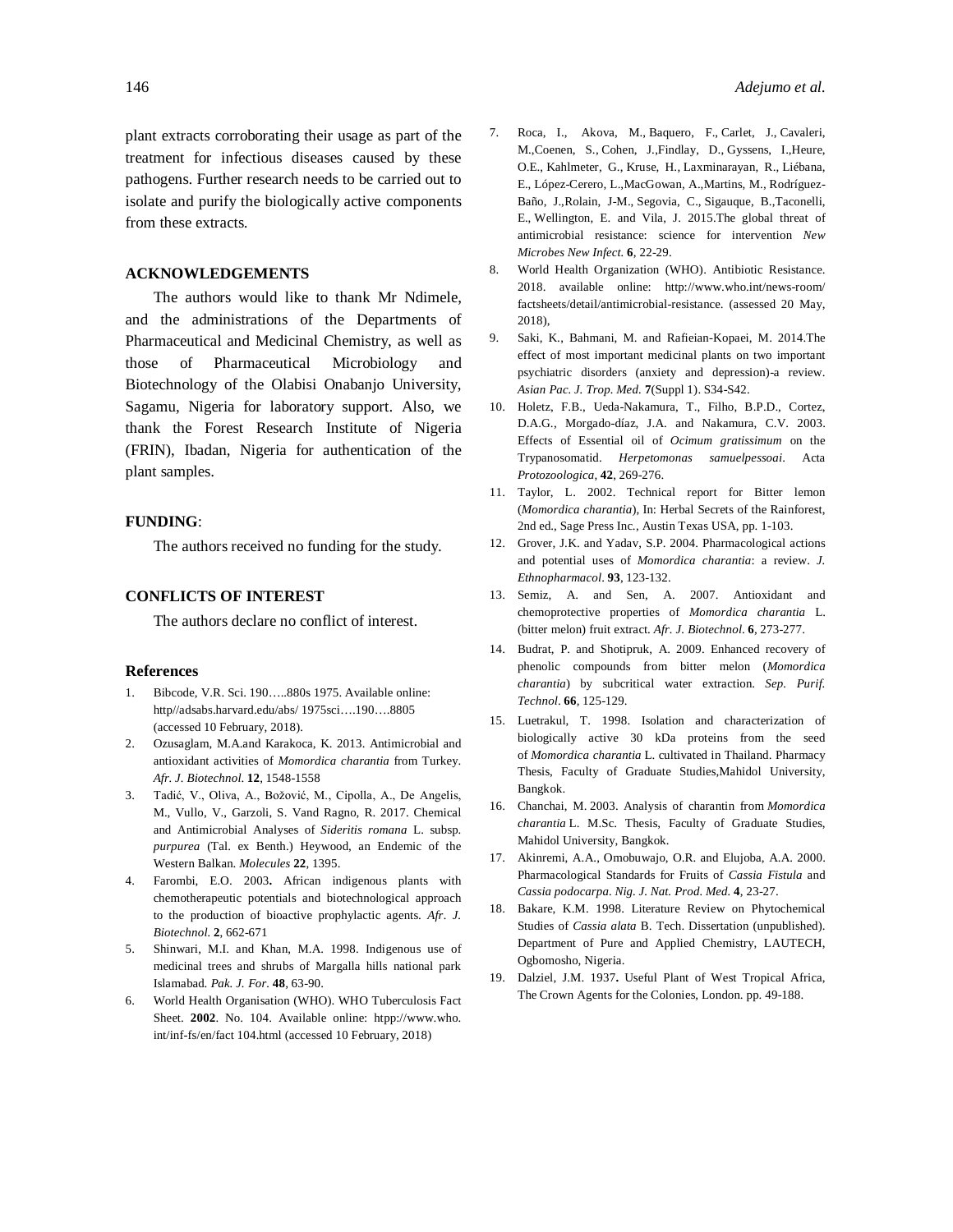- 20. Blot, S., Depuydt, P., Vogelaers, D., Decruyenaere, J., De Waele, J.,Hoste, E.,Peleman, R., Claeys, G., Verschraegen, G., Colardyn, F. and Vandewoude, K. 2005. Colonization Status and Appropriate antibiotic therapy for nosocomial bacteraemia caused by antibiotic-resistant gram-negative bacteria in an intensive care unit. *Infect. Control Hosp. Epidemiol.* **26**, 575-579.
- 21. Todar, K. 2008. "*Staphylococcus aureus* and Staphylococcal disease"Online Textbook of Bacteriology. University of Wisconsin-Madison. available online: www. textbook of bacteriology.net. (Accessed 20 February, 2019).
- 22. Igbokwe, C.O., Lawal, T.O., Olorunnipa, T.A., Adeniyi, B.A. and Mahady, G.B. 2014. Antimicrobial susceptibility of crude extracts of *Alliumas colonicum* Linn (Whole Plant) and *Gladiolus psittacinus* Hook (Corm) against five common pathogens; An *in vitro* Investigation. *Intl. J. Microbiol. Res.* **6**, 510-514.
- 23. Hagiwara, S., Murata, M., Aoki, M., Kaneko, M. and Oshima, K. 2013. Septic shock caused by Klebsiella oxytoca: An autopsy case and a survival case with driving extracorporeal Membrane oxygenation. *Hippokratia* **17**, 171- 173.
- 24. Rhee, K.J., Sethupathi, P., Driks, A., Lanning, D.K. and Knight, K.L. 2004. Role of Commensal bacteria in development of gut-associated lymphoid tissue and preimmune antibody repertoire. *J. Immunol.* **172**, 1118-1124.
- 25. Lockhart, S.R., Abramson, M.A., Beckmann, S.E.,Gallagher, G., Riedel, S., Diekema, D.J.; Quinn, J.P.and Doern, G.V. 2004. Antimicrobial resistance among Gram-negative bacillus causing infections in intensive care unit patients in the United States between 1993 and 2004. *J. Clin. Microbiol.* **45**, 3352-3359
- 26. Campbell, C.K. 1994. Forms of aspergillosis. In The Genu Aspergillus, Edited by K.A. Powell, A. Renwick and J.F. Peberdy. New York: Plenum. pp. 313-320,
- 27. Denning, D.W. 1998. Invasive aspergillosis. *Clin. Infect. Dis.* **26**, 781-803.
- 28. Morgan, J., Wannemuehler, K.A., Marr, K.A., Hadley, S., Kontoyiannis, D.P., Welsh, T.J., Fridkin, S.K., Pappas, P.G. and Warnock, D.W.2005.Incidence of invasive aspergillosis following hematopoietic stem cell and solid organ transplantation: interim results of a prospective multicentre surveillance program. *Med. Mycol.* **43** (Suppl. 1), S49-S58.
- 29. Abarca, M., Bragulat, M., Castella, G. and Cabaries, F. 1994."Ochratoxin A. Production by strains of *Aspergillus nisger* var. niger" *Appl. Environ. Microbiol*. **60**, 2650-2652.
- 30. Ajayi, I.A. and Ojelere, O. 2014. Evaluation of the antimicrobial properties of the ethanolic extracts of some medicinal plant seeds from South-West Nigeria. *J. Pharm. Biol. Sci.* **9**, 80-85.
- 31. Adejumo, O.E. and Ajayi, I.A. 2009. Phytochemical and elemental analysis of some Nigerian herbal plants with known diarrhoea properties, *Intl. J. Chem.* **19***,* 25-30.
- 32. Trease, G.E. and Evans, W.C. 1983. Textbook of Pharmacognosy 12<sup>th</sup> Edn, Bailliere Tindall Ltd., London, pp. 60-61.
- 33. Harborne, J.B. 1998. Textbook of Phytochemical Methods. A Guide to Modern Techniques of Plant Analysis. 5<sup>th</sup> Edition, Chapman and Hall Ltd., London, UK, pp. 21-72.
- 34. Adeniyi, B.A., Lawal, T.O. and Olaleye, S.B. 2006. Antimicrobial and gastroprotective activities of *Eucalyptus camaldulensis* crude extract *J. Biol. Sci.***6**, 1141-1145.
- 35. Adeniyi, B.A.C., Lawal, T.O. and Mahady, G.B. 2009.In vitro susceptibility of Helicobacter pylori to extracts of *Eucalyptus camaldulensis* and *Eucalyptus torelliana. Pharmaceut. Biol.* **47**, 99-102.
- 36. Martin, J.S. and Martin, M.M. 1982.Tannin assays in ecological studies: Lack of correlation between phenolics, proanthocyanidins and protein-precipitating constituents in mature foliage of six oak species. *Oecologia***. 54**, 205-211.
- 37. Sultana, M., Verma, P.K., Raina, R., Prawez, S. and Dar, M.A. 2012 .Quantitative analysis of total phenolic, flavonoids and tannin contents in acetone and n-hexane extracts of *Ageratumconyzoides*. *Int. J. Chem. Tech. Res.* **4**, 996-999.
- 38. Han, X., Shen, T. and Lou, H. 2007. Dietary polyphenols and their biological significance. *Int. J. Mol. Sci*. **8**, 950-988.
- 39. El-Mahmood, A.M. and Doughari, J.H. 2008. Phytochemical screening and antibacterial evaluation of the leaf and root extracts of *Cassia alata* Linn. *Afri. J. Pharm. Pharmacol.* **2,** 124-129.
- 40. Ehiowemwenguan, G.I., Inetianbor, J.E. and Yakubu, J.M. 2014. Antimicrobial Qualities of *Senna alata*. *J. Pharm. Biol. Sci*. **9**, 47-52.
- 41. Panichayupakaranant, P.,Sakunpak, A. and Sakunphueak, A. 2009. Quantitative HPLC determination and extraction of anthraquinones in *Senna alata* leaves. *J. Chromatogr. Sci.* **47**, 197-200.
- 42. Costa, J.G.M., Nascimento, E.M.M., Campos, A.R. and Rodrigues, F.F.G. 2011.Antibacterial activity of Momordica charantia (Cucurbitaceae) extracts and fractions. *J. Basic Clin. Pharm.* **2**, 45-51
- 43. Omoregbe, R.E., Ikuebe, O.M. and Ihimire, I.G. 1996. Antimicrobial activity of some medicinal plants extracts on *Escherichia coli, Salmonella paratyphi* and *Shigella dysenteriae*. *Afr. J. Med. Med Sci.* **25,** 373-5
- 44. Derrida, M. 2003.What is bitter melon (Momordica charantia)? available online: <http://www.brama.com/> business/message/40688.html (accessed 10 February, 2018)
- 45. Michael, A. 1990. The science of dosage form design. 1st Edition. Published by ELBS, pp. 426, 440-448 and 492.
- 46. Sun, J., Nagendra, P.K., Amin, I., Yang, B., You, X. and Li, L. 2013. Polyphenols: Chemistry, Dietary Sources and Health Benefits, Nova Science Publishers: New York, NY, USA. pp. 13-14.
- 47. Soobrattee, M.A., Neergheen, V.S., Luximon-ramma, A., Aruoma, O.I. and Bahorun, T. 2005. Phenolics as potential antioxidant therapeutic agents: Mechanism and actions. *Mutat. Res.* **579,** 200-213.
- 48. Perumal, S. and Sellamuthu, M. 2007.The antioxidant activity and free radical-scavenging capacity of dietary phenolic extracts from horse gram (*Macrotyloma uniflorum*  (Lam.) Verdc.) seeds. *Food Chem.* **105**, 950-958.